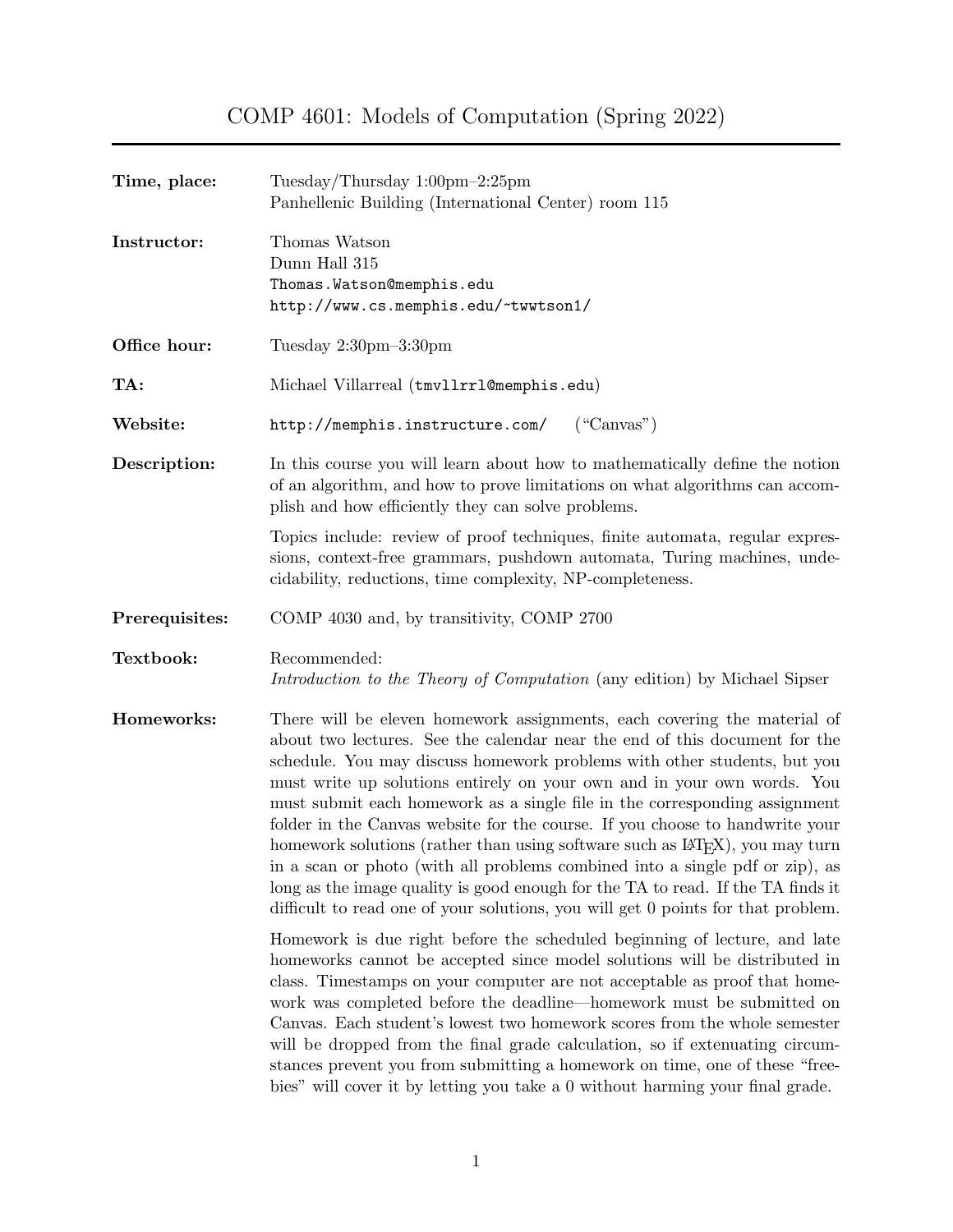| Exams:    | The first midterm exam is on February 22nd during class $(1:00 \text{pm} - 2:25 \text{pm})$<br>and will cover homeworks 1-4.                                                                                                                                                                                                                                                                                                                                                                                                                                                                                                                                                                                                                                                                                                                                       |
|-----------|--------------------------------------------------------------------------------------------------------------------------------------------------------------------------------------------------------------------------------------------------------------------------------------------------------------------------------------------------------------------------------------------------------------------------------------------------------------------------------------------------------------------------------------------------------------------------------------------------------------------------------------------------------------------------------------------------------------------------------------------------------------------------------------------------------------------------------------------------------------------|
|           | The second midterm exam is on April 5th during class $(1:00 \text{pm} - 2:25 \text{pm})$ and<br>will cover homeworks 5–8.                                                                                                                                                                                                                                                                                                                                                                                                                                                                                                                                                                                                                                                                                                                                          |
|           | The final exam is on May 5th $(10:30am-12:30pm)$ and will be cumulative but<br>with an emphasis on homeworks 9–11.                                                                                                                                                                                                                                                                                                                                                                                                                                                                                                                                                                                                                                                                                                                                                 |
|           | For each of the midterms you may bring one double-sided sheet of notes, and<br>for the final exam you may bring three double-sided sheets of notes (feel free to<br>use your midterm sheets for two of them). Your sheets of notes may be typed.<br>You may not use anything else during an exam; this means no calculators,<br>textbooks, phones, earbuds, or anything else.                                                                                                                                                                                                                                                                                                                                                                                                                                                                                      |
| Grading:  | 5\% each for the nine highest homework scores<br>$15\%$ for the first midterm exam<br>15% for the second midterm exam<br>$20\%$ for the final exam<br>5\% for attendance                                                                                                                                                                                                                                                                                                                                                                                                                                                                                                                                                                                                                                                                                           |
|           | Students who attend at least 17 of the 25 lectures (in person) will receive full<br>credit for attendance.                                                                                                                                                                                                                                                                                                                                                                                                                                                                                                                                                                                                                                                                                                                                                         |
|           | We will calculate final letter grades in two different ways; then each student<br>will receive the higher of the two letter grades. One way is a fixed grading<br>scale, with the following cutoffs:                                                                                                                                                                                                                                                                                                                                                                                                                                                                                                                                                                                                                                                               |
|           | $\label{eq:boundA} \mathrm{A} \geq 86\% \quad \  \mathrm{A} \text{--} \geq 80\% \quad \mathrm{B} \text{+} \geq 74\% \quad \  \  \mathrm{B} \geq 68\%$<br>$B - \geq 62\%$ $C + \geq 56\%$ $C \geq 50\%$ $C - \geq 44\%$                                                                                                                                                                                                                                                                                                                                                                                                                                                                                                                                                                                                                                             |
|           | The other way is a curve, with the following percentages of students receiving<br>each grade:                                                                                                                                                                                                                                                                                                                                                                                                                                                                                                                                                                                                                                                                                                                                                                      |
|           | A: $15\%$ A -: $15\%$ B +: $15\%$ B: $15\%$<br>B-: 10\% C+: 10\% C: 10\% C-: 10\%                                                                                                                                                                                                                                                                                                                                                                                                                                                                                                                                                                                                                                                                                                                                                                                  |
|           | Any student who clearly did not put effort into the course will get an F.                                                                                                                                                                                                                                                                                                                                                                                                                                                                                                                                                                                                                                                                                                                                                                                          |
| Cheating: | Plagiarism or cheating behavior in any form is unethical and detrimental to<br>proper education and will not be tolerated. All work submitted by a student<br>(projects, programming assignments, lab assignments, quizzes, tests, etc.) is<br>expected to be a student's own work. The plagiarism is incurred when any<br>part of anybody else's work is passed as your own (no proper credit is listed to<br>the sources in your own work) so the reader is led to believe it is therefore your<br>own effort. Students are allowed and encouraged to discuss with each other<br>and look up resources in the literature on their assignments, but appropriate<br>references must be included for the materials consulted. Students may not<br>post homework problems to any website or copy solutions from any website<br>(including Chegg and Stack Exchange). |
|           | If plagiarism or cheating occurs, the student will receive a failing grade on the                                                                                                                                                                                                                                                                                                                                                                                                                                                                                                                                                                                                                                                                                                                                                                                  |

assignment and (at the instructor's discretion) a failing grade in the course. The course instructor may also decide to forward the incident to the Office of